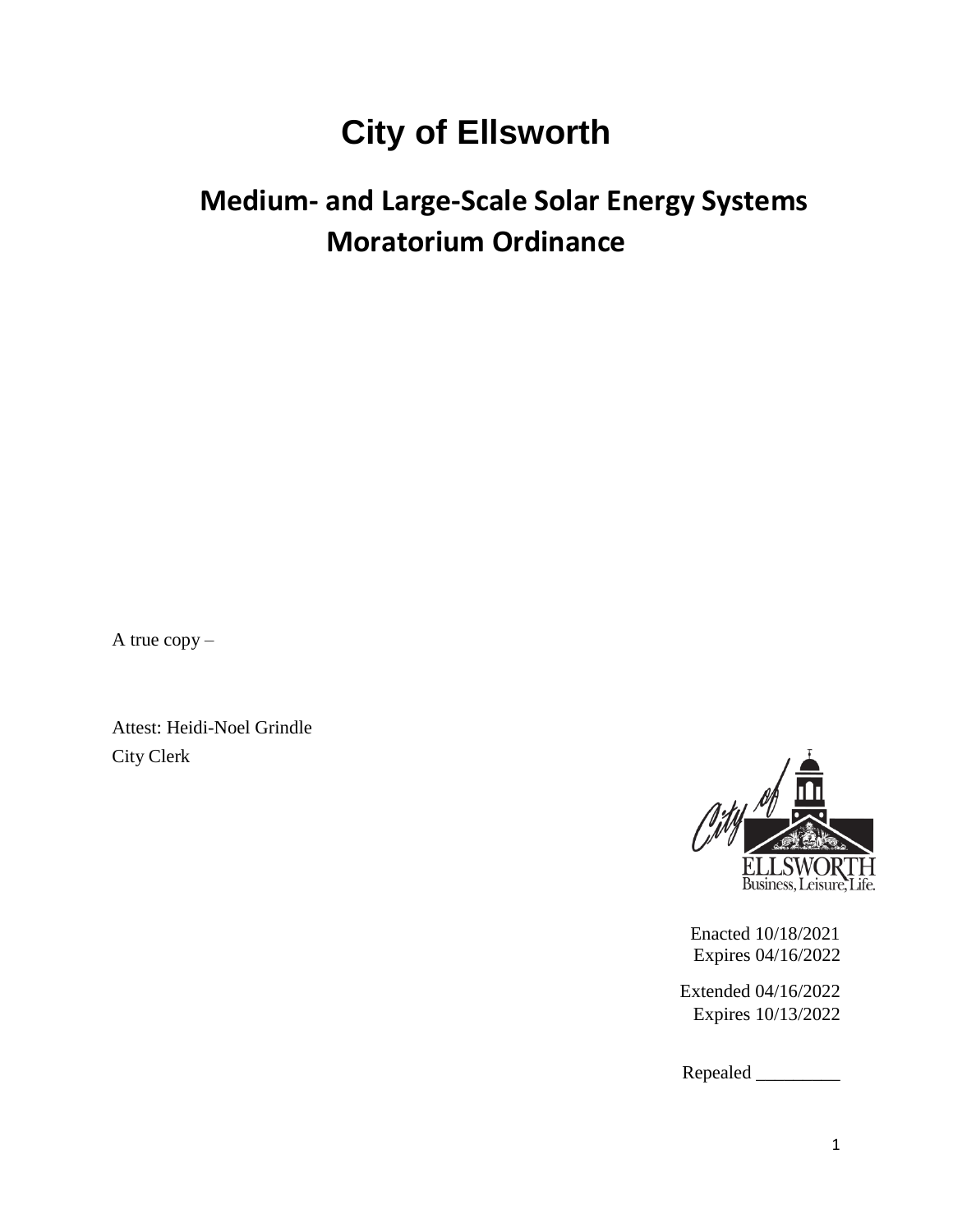The City of Ellsworth adopts a Moratorium Ordinance entitled Medium- and Large-Scale Solar Energy Systems Moratorium Ordinance as follows:

WHEREAS, areas of the City of Ellsworth are suddenly under threat of increased development pressure from solar energy developments in excess of one thousand, seven hundred fifty (1,750) square feet of solar panel area ("medium-scale solar energy systems" and "large-scale solar energy systems" as defined in the City of Ellsworth Code of Ordinances, Chapter 56 Unified Development Ordinance); and

WHEREAS, medium- and large-scale solar energy systems are a land use permitted by right in approximately 82 percent of the City's land area (exclusive of water bodies and wetlands identified in the National Wetlands Inventory); and

WHEREAS, the City of Ellsworth Planning Board has approved seven (7) Major Use Site Development plans for large-scale solar energy systems since June of 2020 totaling approximately 25 MW<sub>AC</sub> generating capacity and occupying approximately 171 acres of previously undeveloped land, five (5) of which are located in the Rural (R) and/or Drinking Water (DW) Zoning Districts; and

WHEREAS, there is a strong likelihood that all areas of the City will continue to be subjected to this development due to the amount of undeveloped land, relatively low land prices, access to major transportation and electricity transmission corridors, and high demand for sites for such development; and

WHEREAS, continued development of such systems could pose serious threats to the public health, safety, and welfare of the residents of the City of Ellsworth through over-development of parts of the City without adequate provisions for issues of land use compatibility, safety and emergency response, aesthetics and other visual impacts, and treatment of stormwater; and

WHEREAS, existing zoning and regulations in the City's current Unified Development Ordinance may not adequately provide for the mitigation of these impacts of these developments on the City's aesthetics and visual character, emergency services, public drinking water supply and the quality of other surface water bodies, and undeveloped habitat blocks; and

WHEREAS, the City needs at least 180 days to study the land use implications of these development pressures and to develop and implement the necessary amendments to the Unified Development Ordinance to accommodate them; and

WHEREAS, during the effective period of this Moratorium, City staff and the Planning Board will work to develop appropriate zoning and regulations for the development of solar energy systems; and

WHEREAS, after public hearing, there is strong support for this Moratorium Ordinance; and

WHEREAS, in the judgment of the City, these facts establish that a Moratorium Ordinance in accordance with 30-A M.R.S.A. 4356 (1) is immediately necessary for the preservation of the public health, safety, and welfare;

NOW, THEREFORE, based upon the foregoing findings, be it hereby ordained that the City of Ellsworth does enact the following Medium- and Large-Scale Solar Energy Systems Moratorium Ordinance: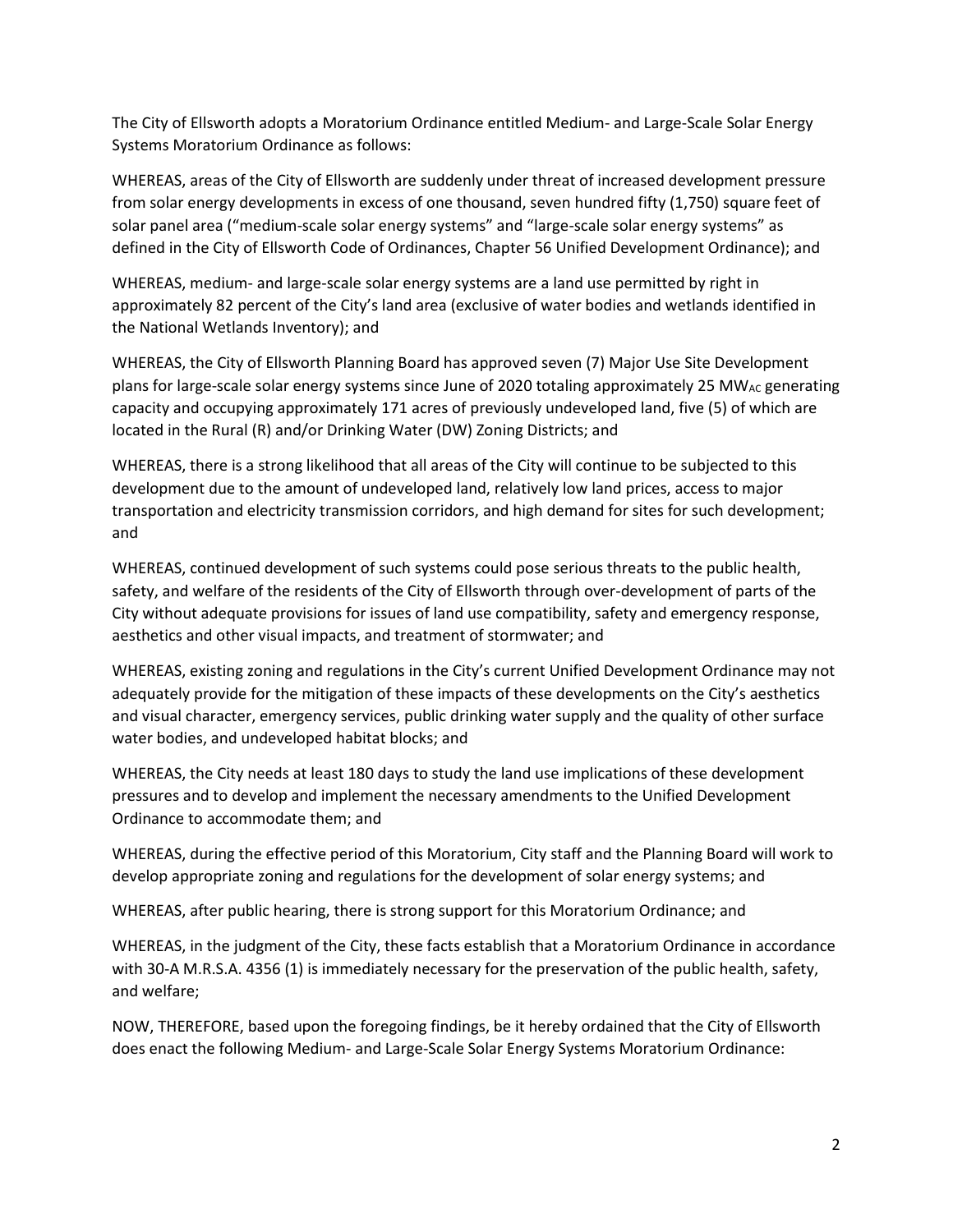- 1. **Authority:** This Medium- and Large-Scale Solar Energy Systems Moratorium Ordinance is enacted pursuant to 30-A M.R.S.A. 4356 and the City of Ellsworth's home rule authority pursuant to the Maine Constitution and 30-A M.R.S.A. 3001.
- 2. **Definitions:** The terms "medium-scale solar energy system" and "large-scale solar energy system" shall be as defined by the City of Ellsworth Code of Ordinances, Chapter 56 Unified Development Ordinance, Article 14 Definitions.
- 3. **Applicability and Purpose:** This Moratorium Ordinance shall apply to all Medium- and Large-Scale Solar Energy System developments for which an application to the Planning Board is made on or after the effective date of this Ordinance. The purpose of this Ordinance is to allow municipal officials reasonable time to evaluate the concerns raised in regards to anticipated or proposed Medium- and Large-Scale Solar Energy Systems, to determine the adequacy of existing land use ordinances and regulations, and, if necessary, develop additional ordinances and regulations to provide adequate protection for the property, health, welfare, and safety of the City of Ellsworth's residents.
- 4. **Prohibition:** The City of Ellsworth hereby declares and imposes a moratorium prohibiting the development of any and all Medium- and Large-Scale Solar Energy Systems, except as provided below. No person or organization shall develop a Medium- or Large-Scale Solar Energy System within the City of Ellsworth, except as provided below. During the time this Moratorium Ordinance is in effect, no officer, official, employee, office, board, or agency of the City of Ellsworth shall accept, process, approve, deny, or in any other way act upon any application for a Major Use Site Development plan approval for a Medium- or Large-Scale Solar Energy System development within the City of Ellsworth.
- 5. **Effective Date:** This Moratorium Ordinance shall take effect as of the date of passage and shall remain in effect for a period of one hundred eighty (180) days after said date unless extended, repealed, or modified by the Ellsworth City Council, or until a new and revised set of regulations is adopted by the City of Ellsworth, whichever shall first occur.
- 6. **Pending Proceedings:** This Moratorium Ordinance shall not be applicable to applications to the Ellsworth Planning Board that have been granted final or conditional approval prior to the effective date or are pending as provided by Title 1 M.R.S.A. 302 and the City of Ellsworth Code of Ordinances, Chapter 56, Section 602.11 as of the effective date. No officer, official, employee, office, board, or agency of the City of Ellsworth shall deny any building, electrical, driveway/entrance, or other permits associated with construction of such plan approvals on the basis of this Ordinance's effect.
- 7. **Action by the Planning Board and City Council:** During the effective period of this Moratorium Ordinance, the Planning Board and Council-appointed staff shall expeditiously act to review the implications of such developments on the health, safety, welfare, traffic, emergency services, public facilities and utilities, land use, aesthetics, and natural environment of the City of Ellsworth and its residents. The Planning Board shall endeavor to submit proposed amendments for permanent action within one hundred seventy-nine (179) days of the effective date of this Moratorium Ordinance.
- 8. **Severability:** Any provisions of the City of Ellsworth's existing ordinances that are inconsistent or conflicting with the provisions of this Moratorium Ordinance are hereby repealed to the extent applicable for the duration of this Moratorium Ordinance. Should any section or provision of this